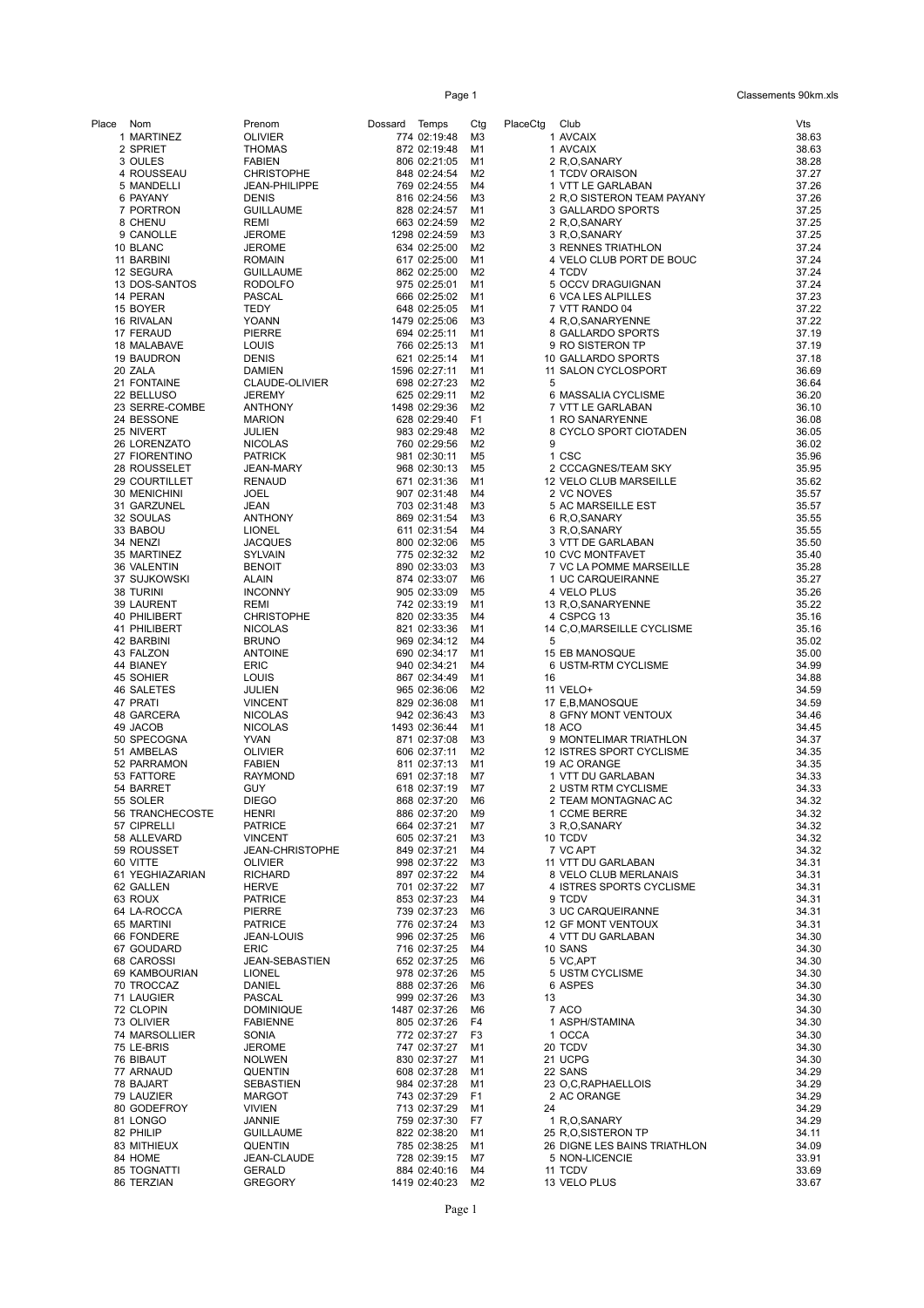| 87         | <b>LEMAIRE</b>                  |
|------------|---------------------------------|
| 88         | CHENAVAL                        |
| 89         | <b>RAFFIN</b>                   |
| 90         | <b>ROUTEL</b>                   |
| 91         | LEVESY                          |
| 92         | <b>BONOMI</b>                   |
| 93         | ROUX-SIBILON                    |
| 94         | <b>MARROU</b>                   |
| 95<br>96   | <b>PIOZIN</b><br><b>BOIS</b>    |
| 97         | <b>PACAUD</b>                   |
| 98         | <b>GRANAL</b>                   |
| 99         | <b>AUBERT</b>                   |
| 100        | RASTELLO                        |
| 101        | <b>DIAZ</b>                     |
| 102        | <b>BAILLY</b>                   |
| 103        | <b>ISNARD</b>                   |
| 104        | <b>MACELKO</b>                  |
| 105        | <b>PARRA</b>                    |
| 106        | <b>GLEZ</b>                     |
|            | 107 TOSI                        |
| 108        | <b>BORTEELE</b>                 |
| 109<br>110 | SIMONIN<br><b>ALBRAND</b>       |
| 111        | <b>ALLAIRAT</b>                 |
| 112        | <b>BLONDIN</b>                  |
| 113        | <b>BILLIOUD</b>                 |
| 114        | <b>KERNACKER</b>                |
| 115        | <b>DUVAL</b>                    |
| 116        | <b>BARLATIER</b>                |
| 117        | <b>FIANDINO</b>                 |
| 118        | <b>VEZZOSO</b>                  |
|            | 119 DOLFI                       |
| 120        | CHABOT                          |
| 121<br>122 | <b>BONFILS</b><br><b>MOUTTE</b> |
| 123        | <b>INCONNU</b>                  |
| 124        | <b>MARCOS</b>                   |
| 125        | <b>POUGET</b>                   |
| 126        | <b>COMTE</b>                    |
| 127        | SARTORI                         |
| 128        | <b>BERTRAND</b>                 |
| 129        | RUIZ-SANCHEZ                    |
| 130        | <b>BEDOS</b>                    |
| 131        | <b>FRITZ</b>                    |
| 132        | <b>BISCARRAT</b>                |
| 133        | <b>MILLION</b>                  |
| 134        | VEYER<br><b>BOULON</b>          |
| 135<br>136 | SIMON                           |
| 137        | <b>PASQUIER</b>                 |
| 138        | <b>RIASSETTO</b>                |
| 139        | <b>SCARPA</b>                   |
|            | 140 LALOUX                      |
|            | 141 DUQESNE                     |
| 142        | CHARRADE                        |
| 143        | <b>HARRADE</b><br>C             |
| 144        | LENTINI                         |
| 145        | THEILLOUT                       |
| 146<br>147 | GAMB<br><b>PERROT</b>           |
| 148        | NEGRI                           |
| 149        | <b>DRUESNE</b>                  |
| 150        | GALLEN                          |
| 151        | RIFFAUD                         |
| 152        | <b>DELAGE</b>                   |
| 153        | <b>MORISSON</b>                 |
| 154        | MARAGA                          |
| 155        | <b>FELTY</b>                    |
| 156        | BEZOL                           |
| 157        | LAUREY                          |
| 158        | LAUNO                           |
| 159<br>160 | GAUBERT<br>DI-GIOVANNI          |
| 161        | PATIJAUD                        |
| 162        | BURDZY                          |
| 163        | ZETTOR                          |
| 164        | CARTIER                         |
| 165        | JACQUINET                       |
| 166        | KILMARTIN                       |
| 167        | SAUDEMONT                       |
| 168        | LEAL-DE-MOURA                   |
| 169        | <b>AGOSTINI</b>                 |
| 170        | <b>EYMIN</b>                    |
| 171        | <b>GRYZKA</b>                   |

| ₹IL                                                                                                                              |
|----------------------------------------------------------------------------------------------------------------------------------|
| N-LUC                                                                                                                            |
| IER<br><b>RICE</b>                                                                                                               |
| зın                                                                                                                              |
| RGE                                                                                                                              |
| EL                                                                                                                               |
| <b>HARD</b>                                                                                                                      |
| ΛI                                                                                                                               |
| EDERIC<br>NEL                                                                                                                    |
| LES                                                                                                                              |
| N-MARC،                                                                                                                          |
| <b>OLAS</b>                                                                                                                      |
| N-LUC<br>RISTOPHE                                                                                                                |
| .N-LOUIS                                                                                                                         |
| <b>ITA</b>                                                                                                                       |
| <b>EDERIC</b>                                                                                                                    |
| JRENT                                                                                                                            |
| RISTIAN<br><b>ERRY</b>                                                                                                           |
| ЭIS                                                                                                                              |
| С                                                                                                                                |
| RISTIAN                                                                                                                          |
| <b>HALIE</b><br>LIPPE                                                                                                            |
| CENT                                                                                                                             |
| RISTOPHE                                                                                                                         |
| RARD                                                                                                                             |
| LIPPE                                                                                                                            |
| RISTOPHE<br><b>BERT</b>                                                                                                          |
| RISTOPHE                                                                                                                         |
| <b>INCOIS</b>                                                                                                                    |
| LIPPE                                                                                                                            |
|                                                                                                                                  |
| GAL G<br>VIER                                                                                                                    |
| EL                                                                                                                               |
| -<br>HALIE                                                                                                                       |
| ЖY                                                                                                                               |
| Z<br>RISTIAN                                                                                                                     |
| Y                                                                                                                                |
| <b>EDERIC</b>                                                                                                                    |
| रGE                                                                                                                              |
| MANUEL                                                                                                                           |
| IITRI<br>ЖY                                                                                                                      |
| <b>BERT</b>                                                                                                                      |
| <b>NARD</b>                                                                                                                      |
| <b>PHANE</b>                                                                                                                     |
| Y                                                                                                                                |
| <b>PHANE</b><br>С                                                                                                                |
|                                                                                                                                  |
| ON                                                                                                                               |
|                                                                                                                                  |
|                                                                                                                                  |
| VIER<br>۹IEL<br>٩IS                                                                                                              |
| <b>BASTIEN</b>                                                                                                                   |
|                                                                                                                                  |
|                                                                                                                                  |
| <b>RICE</b><br><b>N-MARIE</b><br><b>HALIE</b><br><b>TOINE</b>                                                                    |
|                                                                                                                                  |
|                                                                                                                                  |
|                                                                                                                                  |
| LIPPE<br><b>\UDE</b><br>રાડ<br>ιN<br>Y                                                                                           |
| ٧IS                                                                                                                              |
| ERRY                                                                                                                             |
| <b>CAL</b><br>:HEL                                                                                                               |
|                                                                                                                                  |
|                                                                                                                                  |
|                                                                                                                                  |
|                                                                                                                                  |
|                                                                                                                                  |
|                                                                                                                                  |
|                                                                                                                                  |
|                                                                                                                                  |
|                                                                                                                                  |
| LIPPE<br>IECK<br>.N-YVES<br><b>EDERIC</b><br><b>DRIC</b><br>ΙE<br>GAL,<br>ELINO-HUMBERTO<br>VIER<br>١N<br>MANUEL<br><b>PHANE</b> |

| '50        | 02:41:00    | M1             |
|------------|-------------|----------------|
| 12         | 02:41:24    | M5             |
| 132        |             |                |
|            | 02:41:25    | M8             |
| 151        | 02:41:26    | M7             |
| 56         | 02:41:31    | M1             |
| i41        | 02:41:31    | M6             |
| Ю9         | 02:43:31    | M <sub>5</sub> |
| 71         | 02:43:33    | M8             |
| 00         | 02:44:07    | M1             |
| i37        | 02:44:09    | M4             |
| 07         | 02:44:12    | M2             |
| 18         | 02:44:20    | M6             |
| i10        | 02:44:21    | M <sub>5</sub> |
|            |             |                |
| 133        | 02:44:26    | ΜЗ             |
| i76        | 02:44:31    | M7             |
| 13         | 02:44:38    | M4             |
| 185        | 02:44:38    | M7             |
| 64         | 02:44:50    | M1             |
| 05         | 02:45:46    | M5             |
| 90)        | 02:45:50    | M4             |
|            | 03 02:45:59 | M8             |
| i43        | 02:45:59    | M6             |
| 148        | 02:46:00    | M6             |
| iО3        | 02:46:00    | M2             |
| i04        | 02:46:06    | M7             |
| i35        | 02:46:10    | F4             |
| i31        | 02:46:17    | M9             |
| 33         | 02:46:21    | M1             |
|            |             |                |
| 88         | 02:46:25    | M4             |
| 128        | 02:46:58    | M7             |
| i95        | 02:48:14    | M6             |
| 194        | 02:48:25    | M4             |
| 191        | 02:48:28    | M8             |
| i56        | 02:48:32    | ΜЗ             |
| i40        | 02:48:33    | M6             |
| '94        | 02:48:35    | M7             |
| 125        | 02:48:35    | M4             |
| 99         | 02:48:36    | M6             |
| 04         | 02:48:38    | M5             |
| i67        | 02:48:38    | M <sub>5</sub> |
| 59         | 02:48:39    | F3             |
| 99         | 02:48:41    | M7             |
| 88         | 02:48:42    | M7             |
| 132        | 02:48:46    | M6             |
|            |             |                |
| 154        | 02:48:47    | M9             |
| i32        | 02:48:48    | M1             |
| '84        | 02:48:48    | M5             |
| 193        | 02:48:49    | M4             |
| i57        | 02:49:58    | M1             |
| 47         | 02:49:58    | M5             |
| 12         | 02:50:00    | M6             |
| <b>141</b> | 02:50:07    | M7             |
| 161        | 02:50:11    | M4             |
| 911        | 02:50:15    | M9             |
| i13        | 02:50:22    | M <sub>6</sub> |
| <b>58</b>  | 02:50:47    | M1             |
| i59        | 02:50:52    | M1             |
| '52        | 02:50:52    | M5             |
|            | 02:50:55    |                |
| 78ء        |             | M8             |
| 160        | 02:50:57    | M6             |
| 194        | 02:50:59    | ΜЗ             |
| '99        | 02:51:56    | M5             |
| <b>84</b>  | 02:52:00    | M7             |
| 02         | 02:52:17    | F <sub>5</sub> |
| 53         | 02:52:23    | M2             |
| i83        | 02:53:10    | M <sub>4</sub> |
| '91        | 02:53:17    | M6             |
| 70         | 02:53:17    | M <sub>2</sub> |
| <b>93</b>  | 02:53:23    | M <sub>6</sub> |
| :83        | 02:53:24    | M7             |
| 89         | 02:53:52    | ΜЗ             |
| 41         | 02:53:54    | M <sub>5</sub> |
| '05        | 02:53:57    | ΜЗ             |
| i77        | 02:54:00    | M8             |
| 13         | 02:54:00    | M7             |
| <b>50</b>  | 02:54:04    | M6             |
|            |             |                |
| ЮO         | 02:54:04    | M2             |
| i53        | 02:54:05    | M5             |
| 31         | 02:54:09    | M5             |
| 156        | 02:54:11    | F4             |
| 66         | 02:54:15    | M7             |
| '45        | 02:54:20    | M2             |
| 43         | 02:54:41    | ΜЗ             |
| <b>02</b>  | 02:54:45    | M4             |
| 21         | 02:54:46    | M4             |
| i68        | 02:54:47    | M5             |
| 79         | 02:54:57    | M2             |

| 87 LEMAIRE                       | <b>CYRIL</b>                         | 750 02:41:00                  | M1                   | 27 UCPG                                             | 33.54          |
|----------------------------------|--------------------------------------|-------------------------------|----------------------|-----------------------------------------------------|----------------|
| 88 CHENAVAL                      | JEAN-LUC                             | 912 02:41:24                  | M <sub>5</sub>       | 6 ASPES                                             | 33.46          |
| 89 RAFFIN                        | <b>DIDIER</b>                        | 832 02:41:25                  | M8                   | 1 AVC AIX EN PROVENCE                               | 33.45          |
| 90 ROUTEL                        | <b>PATRICE</b>                       | 851 02:41:26                  | M7                   | 6 SANS                                              | 33.45          |
| 91 LEVESY<br>92 BONOMI           | LUBIN<br><b>SERGE</b>                | 756 02:41:31<br>641 02:41:31  | M1<br>M6             | 28 EB MANOSQUE<br>8 TEAM VTT STE VICTOIRE           | 33.43<br>33.43 |
| 93 ROUX-SIBILON                  | <b>JOEL</b>                          | 909 02:43:31                  | M5                   | 7 MVICC                                             | 33.02          |
| 94 MARROU                        | <b>RICHARD</b>                       | 771 02:43:33                  | M8                   | 2 VC APT                                            | 33.02          |
| 95 PIOZIN                        | <b>REMI</b>                          | 1000 02:44:07                 | M1                   | 29 UC COGNIN                                        | 32.90          |
| 96 BOIS                          | <b>FREDERIC</b>                      | 637 02:44:09                  | M4                   | 12 CS COUXOIS                                       | 32.90          |
| 97 PACAUD                        | <b>LIONEL</b>                        | 807 02:44:12                  | M <sub>2</sub>       | 14 MJC PLAN DE CUQUES                               | 32.89          |
| 98 GRANAL                        | <b>GILLES</b>                        | 718 02:44:20                  | M6                   | 9 SANS                                              | 32.86          |
| 99 AUBERT                        | <b>JEAN-MARC</b>                     | 610 02:44:21                  | M <sub>5</sub>       | 8                                                   | 32.86          |
| 100 RASTELLO<br>101 DIAZ         | <b>NICOLAS</b>                       | 833 02:44:26                  | M3<br>M7             | 14 MJC PLAN DE CUQUES                               | 32.84<br>32.82 |
| 102 BAILLY                       | <b>JEAN-LUC</b><br><b>CHRISTOPHE</b> | 676 02:44:31<br>613 02:44:38  | M4                   | 7 ASPH-LOUSTICS<br>13 CYCLO SPORT CIOTADEN          | 32.80          |
| 103 ISNARD                       | <b>JEAN-LOUIS</b>                    | 985 02:44:38                  | M7                   | 8 C.C.VENCE                                         | 32.80          |
| 104 MACELKO                      | NIKITA                               | 764 02:44:50                  | M1                   | 30 CSLG GAP                                         | 32.76          |
| 105 PARRA                        | <b>FREDERIC</b>                      | 1005 02:45:46                 | M5                   | 9                                                   | 32.58          |
| 106 GLEZ                         | LAURENT                              | 1590 02:45:50                 | M4                   | 14 UCP GAP                                          | 32.56          |
| 107 TOSI                         | <b>CHRISTIAN</b>                     | 903 02:45:59                  | M8                   | 3 SMS LA TOUSSUIRE                                  | 32.53          |
| 108 BORTEELE                     | <b>THIERRY</b>                       | 643 02:45:59                  | M6                   | 10 SANS                                             | 32.53          |
| 109 SIMONIN                      | <b>REGIS</b>                         | 948 02:46:00                  | M6                   | 11                                                  | 32.53          |
| 110 ALBRAND<br>111 ALLAIRAT      | <b>LOIC</b><br>CHRISTIAN             | 603 02:46:00<br>604 02:46:06  | M <sub>2</sub><br>M7 | 15 CS PIERREFEUCAIN<br>9 ASPES                      | 32.53<br>32.51 |
| 112 BLONDIN                      | NATHALIE                             | 635 02:46:10                  | F <sub>4</sub>       | 2 GFNY MONT VENTOUX                                 | 32.50          |
| 113 BILLIOUD                     | PHILIPPE                             | 631 02:46:17                  | M9                   | 2 VC CULLOZ-BELLEY                                  | 32.47          |
| 114 KERNACKER                    | <b>VINCENT</b>                       | 733 02:46:21                  | M1                   | 31 CSC LA CIOTAT                                    | 32.46          |
| 115 DUVAL                        | <b>CHRISTOPHE</b>                    | 688 02:46:25                  | M4                   | 15 TEAM VTT STE VICTOIRE                            | 32.45          |
| 116 BARLATIER                    | <b>GERARD</b>                        | 928 02:46:58                  | M7                   | 10 EP MANOSQUE                                      | 32.34          |
| <b>117 FIANDINO</b>              | PHILIPPE                             | 695 02:48:14                  | M6                   | 12 SANS                                             | 32.10          |
| 118 VEZZOSO                      | <b>CHRISTOPHE</b>                    | 894 02:48:25                  | M4                   | 16 R,O,SANARY                                       | 32.06          |
| 119 DOLFI                        | <b>ROBERT</b>                        | 991 02:48:28                  | M8                   | 4 WEST VERDON EVASION                               | 32.05          |
| 120 CHABOT<br><b>121 BONFILS</b> | <b>CHRISTOPHE</b><br><b>FRANCOIS</b> | 656 02:48:32<br>640 02:48:33  | M3<br>M6             | 15 ATCC04<br>13 UC CARQUEIRANNE                     | 32.04<br>32.04 |
| 122 MOUTTE                       | <b>PHILIPPE</b>                      | 794 02:48:35                  | M7                   | 11 CC, ALLEINS                                      | 32.03          |
| 123 INCONNU                      |                                      | 925 02:48:35                  | M4                   | 17                                                  | 32.03          |
| 124 MARCOS                       | PASCAL                               | 1599 02:48:36                 | M <sub>6</sub>       | 14 ISTES SPORT VTT                                  | 32.03          |
| 125 POUGET                       | <b>OLIVIER</b>                       | 904 02:48:38                  | M5                   | 10 CSC                                              | 32.02          |
| 126 COMTE                        | JOEL                                 | 667 02:48:38                  | M <sub>5</sub>       | 11 SANS                                             | 32.02          |
| 127 SARTORI                      | NATHALIE                             | 859 02:48:39                  | F3                   | 2 V,C,ST REMOIS                                     | 32.02          |
| 128 BERTRAND                     | <b>JACKY</b>                         | 699 02:48:41                  | M7                   | 12 VELO CLUB FALEDOIS                               | 32.01          |
| 129 RUIZ-SANCHEZ<br>130 BEDOS    | RUIZ<br><b>CHRISTIAN</b>             | 988 02:48:42<br>932 02:48:46  | M7<br>M6             | 13 SALON CYCLOSPORT<br>15 ESVL CYCLIEME             | 32.01<br>32.00 |
| 131 FRITZ                        | <b>GUY</b>                           | 954 02:48:47                  | M9                   | 3 UC CARQUEIRANNE                                   | 31.99          |
| 132 BISCARRAT                    | <b>FREDERIC</b>                      | 632 02:48:48                  | M1                   | 32 TRIATHLON MANOSQUE                               | 31.99          |
| 133 MILLION                      | <b>SERGE</b>                         | 784 02:48:48                  | M5                   | 12 TCDV                                             | 31.99          |
| 134 VEYER                        | <b>EMMANUEL</b>                      | 893 02:48:49                  | M4                   | 18 ISTRES VTT                                       | 31.99          |
| 135 BOULON                       | <b>DIMITRI</b>                       | 657 02:49:58                  | M1                   | 33 SANS                                             | 31.77          |
| 136 SIMON                        | <b>JACKY</b>                         | 947 02:49:58                  | M5                   | 13 TEAM SPOC NICE                                   | 31.77          |
| 137 PASQUIER                     | ROBERT                               | 812 02:50:00                  | M6                   | 16 LE BEAU VELO                                     | 31.76          |
| 138 RIASSETTO<br>139 SCARPA      | <b>BERNARD</b><br><b>STEPHANE</b>    | 841 02:50:07<br>861 02:50:11  | M7<br>M4             | <b>14 NATUR'BIKE</b><br><b>19 AUBAGNE TRIATHLON</b> | 31.74<br>31.73 |
| 140 LALOUX                       | <b>GUY</b>                           | 911 02:50:15                  | M9                   | 4                                                   | 31.72          |
| 141 DUQESNE                      | <b>STEPHANE</b>                      | 1513 02:50:22                 | M <sub>6</sub>       | 17                                                  | 31.70          |
| 142 CHARRADE                     | <b>LOIC</b>                          | 658 02:50:47                  | M1                   | 34 SANS                                             | 31.62          |
| 143 CHARRADE                     | SIMON                                | 659 02:50:52                  | M1                   | 35 SANS                                             | 31.60          |
| 144 LENTINI                      | <b>OLIVIER</b>                       | 752 02:50:52                  | M5                   | 14 CYCLO CLUB DES FLEURS                            | 31.60          |
| <b>145 THEILLOUT</b>             | DANIEL                               | 878 02:50:55                  | M8                   | 5 CLUB VELO EVASION                                 | 31.59          |
| 146 GAMB                         | <b>DENIS</b>                         | 960 02:50:57                  | M6                   | 18 CDL PERTUIS<br><b>16 VTT VENELLES</b>            | 31.59          |
| 147 PERROT<br>148 NEGRI          | <b>SEBASTIEN</b><br><b>PATRICE</b>   | 994 02:50:59<br>799 02:51:56  | M3<br>M <sub>5</sub> | 15 R.O.SANARY                                       | 31.58<br>31.41 |
| 149 DRUESNE                      | JEAN-MARIE                           | 684 02:52:00                  | M7                   | 15 TCDV                                             | 31.40          |
| 150 GALLEN                       | <b>NATHALIE</b>                      | 702 02:52:17                  | F5                   | 1 ISTRES SPORTS CYCLISME                            | 31.34          |
| 151 RIFFAUD                      | <b>ANTOINE</b>                       | 953 02:52:23                  | M2                   | <b>16 TEAM GREOUX BIKE</b>                          | 31.33          |
| 152 DELAGE                       | PHILIPPE                             | 1583 02:53:10                 | M4                   | 20 UC COUFELENS                                     | 31.18          |
| 153 MORISSON                     | <b>CLAUDE</b>                        | 791 02:53:17                  | M6                   | 19 USTM RTM CYCLISME                                | 31.16          |
| 154 MARAGA                       | <b>CHRIS</b>                         | 770 02:53:17                  | M2                   | 17                                                  | 31.16          |
| 155 FELTY                        | ALAIN                                | 693 02:53:23                  | M6                   | 20 TCDV                                             | 31.14          |
| 156 BEZOL<br>157 LAUREY          | GUY<br><b>DENIS</b>                  | 1283 02:53:24<br>989 02:53:52 | M7<br>M3             | 16 VC DES ALPILLES<br>17 VITROLLES VC BMX           | 31.14          |
| 158 LAUNO                        | THIERRY                              | 741 02:53:54                  | M5                   | 16 MJC                                              | 31.06<br>31.05 |
| 159 GAUBERT                      | PASCAL                               | 705 02:53:57                  | M3                   | 18 SANS                                             | 31.04          |
| 160 DI-GIOVANNI                  | <b>MICHEL</b>                        | 677 02:54:00                  | M8                   | 6 CAVIGAL NICE S.C.                                 | 31.03          |
| 161 PATIJAUD                     | <b>PHILIPPE</b>                      | 813 02:54:00                  | M7                   | 17 BRISSON ST INNOCENT CYCLISME                     | 31.03          |
| 162 BURDZY                       | YANECK                               | 650 02:54:04                  | M6                   | 21 PASSION VTT VENELLES                             | 31.02          |
| 163 ZETTOR                       | JEAN-YVES                            | 900 02:54:04                  | M2                   | 18 SANS                                             | 31.02          |
| 164 CARTIER                      | <b>FREDERIC</b>                      | 653 02:54:05                  | M <sub>5</sub>       | 17 VILLENEUVE                                       | 31.02          |
| 165 JACQUINET                    | <b>CEDRIC</b>                        | 731 02:54:09                  | M <sub>5</sub>       | 18 SANS                                             | 31.01          |
| 166 KILMARTIN<br>167 SAUDEMONT   | JANE<br>PASCAL                       | 956 02:54:11<br>966 02:54:15  | F4<br>M7             | 3 ECO CYCLO<br>18 SANS                              | 31.00<br>30.99 |
| 168 LEAL-DE-MOURA                | ADELINO-HUMBERTO                     | 745 02:54:20                  | M2                   | 19 AMICALE CYCLISTE DE L'ESTAQUE                    | 30.98          |
| 169 AGOSTINI                     | <b>OLIVIER</b>                       | 943 02:54:41                  | мз                   | 19                                                  | 30.91          |
| 170 EYMIN                        | <b>YVAN</b>                          | 1002 02:54:45                 | M4                   | 21                                                  | 30.90          |
| 171 GRYZKA                       | <b>EMMANUEL</b>                      | 721 02:54:46                  | M4                   | 22 CYCLO LORGAIS                                    | 30.90          |
| 172 CORNA                        | <b>STEPHANE</b>                      | 668 02:54:47                  | M5                   | 19 AVENTURE BIKE PENITENTS                          | 30.90          |
| 173 COMODINI                     | LAURENT                              | 979 02:54:57 M2               |                      | 20 SANS                                             | 30.87          |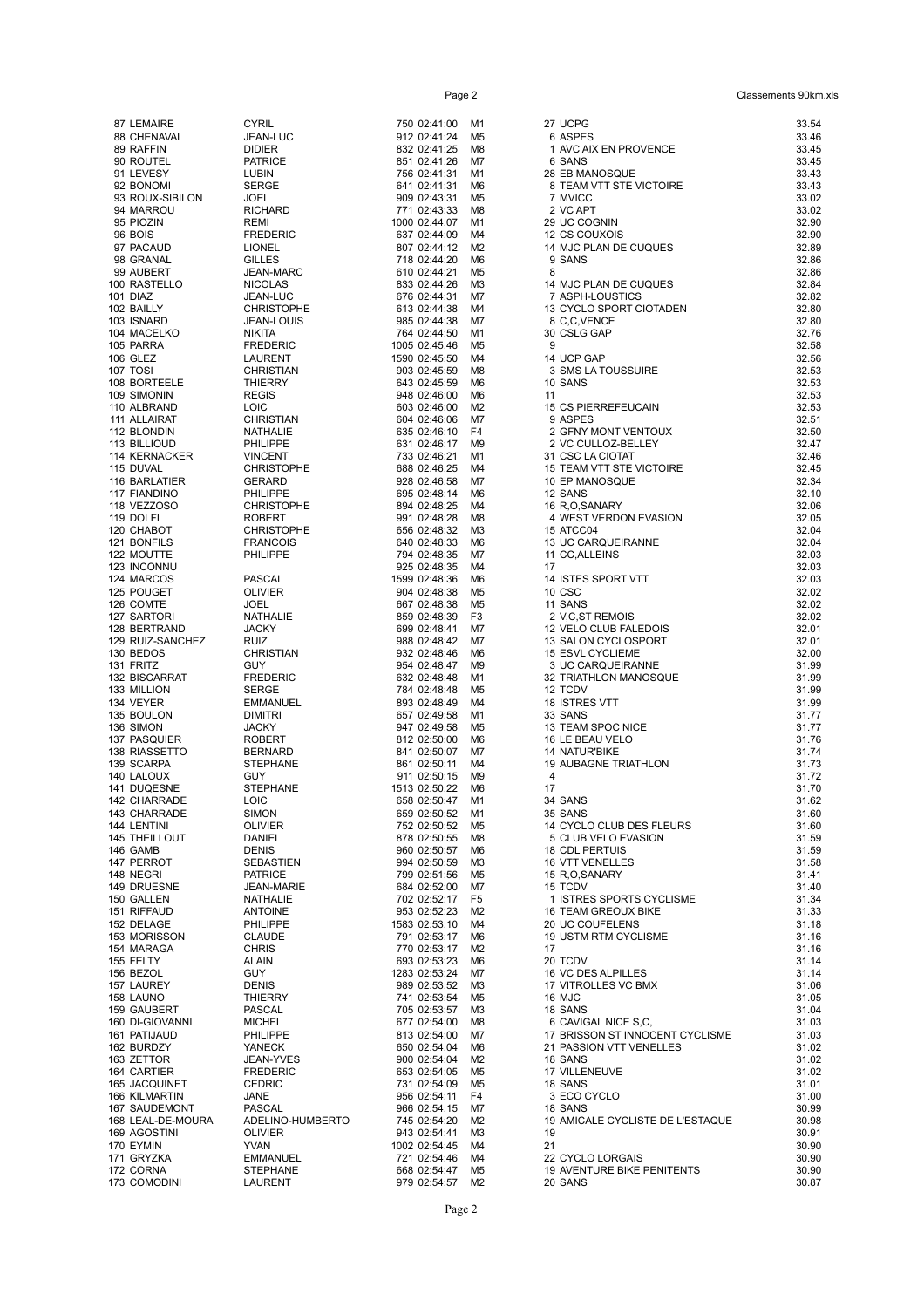| 174 | <b>GIRAUD</b>             |
|-----|---------------------------|
| 175 | SANGNIER                  |
| 176 | <b>MONIER</b>             |
|     | 177 GERARD                |
| 178 | <b>SALLE</b>              |
|     | 179 GOASMAT<br>180 DRACHE |
| 181 | <b>DRUESNE</b>            |
| 182 |                           |
|     | VACHIER<br>183 CAUSSE     |
| 184 | LATRAYE-MESNIER           |
| 185 | <b>GRECO</b>              |
| 186 | <b>PIOZIN</b>             |
| 187 | <b>PRADINES</b>           |
| 188 | CARBONBEL                 |
|     | 189 POLITO                |
| 190 | <b>SELLES</b>             |
| 191 | <b>DJEBBOUR</b>           |
| 192 | BOTTI                     |
| 193 | <b>BARBA</b>              |
| 194 | <b>CHOLLOT</b>            |
| 195 | <b>CORTES</b>             |
| 196 | ZAMPROGNO                 |
| 197 | COSTTE                    |
| 198 | <b>DUPORT</b>             |
| 199 | <b>GAUTRON</b>            |
| 200 | <b>DUPRET</b>             |
| 201 | TAURINES                  |
| 202 | <b>TRIPODI</b>            |
| 203 | DIAZ                      |
| 204 | <b>SALVINI</b>            |
| 205 | <b>NEGREL</b>             |
| 206 | <b>PETRICOUL</b>          |
| 207 | GRANDGERARD               |
| 208 | <b>GOUYACHE</b>           |
| 209 | <b>MONNIAUX</b>           |
| 210 | <b>BOISSEZ</b>            |
| 211 | <b>BASSERY</b>            |
| 212 | <b>FILOSA</b>             |
| 213 | <b>GABRIELLI</b>          |
| 214 | <b>NEGRE</b>              |
| 215 | HUNT                      |
| 216 | THUREAU                   |
| 217 | <b>SEXTON</b>             |
| 218 | PERU                      |
| 219 | <b>NICOLLET</b>           |
| 220 | VERUCCHI                  |
| 221 | <b>MICAS</b>              |
| 222 | <b>RUSSIAS</b>            |
|     | 223 CORRIOL               |
| 224 | <b>NEGRI</b>              |
| 225 | TERZIBACHIAN              |
| 226 | <b>PONCET</b>             |
|     | 227 BANC-SEROPIAN         |
| 228 | SASSANO                   |
| 229 | <b>GHIBAUDO</b>           |
| 230 | THIENARD                  |
| 231 | LE-FLOCH                  |
| 232 | <b>TEYSSIER</b>           |
| 233 | THUREAU                   |
| 234 | <b>VACHET</b>             |
| 235 | SPONSALE                  |
| 236 | MOSCATELLI                |
| 237 | <b>GUERIN</b>             |
| 238 | BAUDUIN                   |
| 239 | DE-KANEL                  |
| 240 | <b>MOLLE</b>              |
| 241 | SMITH                     |
| 242 | <b>GASTAUD</b>            |
| 243 | <b>REVERTE</b>            |
| 244 | <b>MURRAY</b>             |
| 245 | SPECOGNA                  |
| 246 | SMITH                     |
| 247 | QUILES                    |
| 248 | riou                      |
| 249 | DASSE                     |
| 250 | RENE                      |
| 251 | <b>BOLLON</b>             |
| 252 | <b>RODRIGUES</b>          |
| 253 | LEFOUR                    |
| 254 | BASSO                     |
| 255 | RAVERA                    |
| 256 | REMETTRE                  |
| 257 | <b>INCONNU</b>            |
| 258 | <b>GOUBIOUD</b>           |
| 259 | THOMAS                    |
|     | 260 BARLET                |

| /IER                     |
|--------------------------|
| N-CLAUDE                 |
| UDE                      |
| ΙRΕ<br>Ń                 |
| N                        |
| f                        |
| RIAN                     |
| ORE:                     |
| ΙRΕ                      |
| ₹RE                      |
| N-LAURENT<br><b>IPPE</b> |
| ID                       |
| <b>ERT</b>               |
| PHANE                    |
| <b>IPPE</b>              |
| IJIB                     |
| ASTIEN<br><b>ERT</b>     |
| IEN                      |
| HEL                      |
| ASTIEN                   |
| (ISTOPHE                 |
| ۹Е                       |
| HAEL                     |
| ОМЕ                      |
| UMKC<br>UDE              |
| <b>NARD</b>              |
| SLAIN                    |
| RENT                     |
| N-LUC                    |
| ΙN                       |
| JRICE                    |
| √lE<br>OME               |
| ΙRΕ                      |
| 11EN                     |
| <b>ERT</b>               |
| <b>ERT</b>               |
| Ν                        |
| ELE<br>IS                |
| RID                      |
| EMY                      |
| DERIC                    |
| <b>MAN</b>               |
| QUES                     |
| N-MARC                   |
| L<br>NCK                 |
| ۱EL                      |
|                          |
| ΙN                       |
| <b>NO</b>                |
| <b>N-CLAUDE</b>          |
| /AN                      |
| <b>ERT</b><br>IEL        |
| IIEL                     |
| <b>IPPE</b>              |
| RLES                     |
| RIEL                     |
| <b>DLAS</b>              |
| <b>NARD</b>              |
| I<br>ж                   |
| <b>CLAS</b>              |
| <b>HONY</b>              |
| PHEN                     |
| AEL                      |
| IN.                      |
| rian                     |
| RICE<br><b>IPPE</b>      |
| ATHAN                    |
| :VA                      |
| IIS                      |
| :ELIE                    |
| N-MICHEL                 |
| <b>HARD</b><br>IEL       |
|                          |
| ERRY                     |
| DERIC                    |
|                          |

| 1                       | 02:55:01 | M6             |
|-------------------------|----------|----------------|
| 3                       | 02:55:07 | M7             |
| 8                       | 02:55:10 | M7             |
| 6                       | 02:55:12 | M <sub>4</sub> |
| 7                       | 02:55:12 | M4             |
| 2                       | 02:55:15 | M4             |
| 6                       | 02:55:16 | M2             |
|                         |          |                |
| 3                       | 02:55:17 | M1             |
| 5                       | 02:55:18 | F3             |
| 4                       | 02:55:20 | M7             |
| 0                       | 02:55:21 | M7             |
| 0                       | 02:56:08 | M6             |
| 5                       | 02:56:50 | M5             |
| 2                       | 02:56:54 | M5             |
|                         |          |                |
| 7<br>$\overline{7}$     | 02:56:58 | M9             |
|                         | 02:57:13 | M2             |
| 3                       | 02:57:41 | M5             |
| 9                       | 02:58:02 | M7             |
| 4                       | 02:58:09 | ΜЗ             |
| 6                       | 02:58:13 | M9             |
| 5                       | 02:58:14 | M8             |
| 0                       | 02:58:18 | M9             |
| 9                       | 02:58:34 | M4             |
|                         |          |                |
| 4                       | 02:58:44 | M4             |
| 6                       | 02:58:46 | F1             |
| 6                       | 02:58:47 | ΜЗ             |
| 7                       | 02:59:39 | M4             |
| 0                       | 02:59:40 | M7             |
| 7                       | 02:59:55 | M9             |
| 5                       | 02:59:58 | M8             |
| 3                       | 03:01:26 | MЗ             |
| 1                       | 03:01:42 | M5             |
|                         |          |                |
| 9                       | 03:01:52 | M6             |
| 9                       | 03:02:55 | M8             |
| 7                       | 03:03:43 | MЗ             |
| 9                       | 03:03:44 | F5             |
| 8                       | 03:03:57 | M1             |
| 9                       | 03:04:04 | M9             |
| 6                       | 03:04:55 | M6             |
| 6                       | 03:04:57 | M6             |
| 7                       | 03:05:08 | M9             |
|                         |          |                |
| 9                       | 03:05:13 | M2             |
| 2                       | 03:05:19 | F8             |
| 4                       | 03:05:22 | M2             |
| 8                       | 03:05:47 | F <sub>1</sub> |
| 3                       | 03:06:13 | M1             |
| 8                       | 03:06:19 | ΜЗ             |
| 7                       | 03:06:24 | M1             |
| 4                       | 03:06:29 | M <sub>9</sub> |
| 1                       | 03:06:32 | M <sub>6</sub> |
|                         |          |                |
| 8                       | 03:06:32 | M4             |
| 6                       | 03:06:35 | M9             |
| 4                       | 03:07:56 | M4             |
| 4                       | 03:08:06 | F1             |
| 0                       | 03:08:13 | M5             |
| 9                       | 03:08:32 | M <sub>4</sub> |
| 9                       | 03:08:48 | M9             |
| 4                       | 03:09:01 | ΜЗ             |
| 7                       | 03:09:04 | M9             |
|                         | 03:09:05 |                |
| 1                       |          | M8             |
| 4                       | 03:09:05 | M8             |
| 0                       | 03:09:06 | M7             |
| 2                       | 03:10:31 | M9             |
| 2                       | 03:10:32 | F <sub>5</sub> |
| 2                       | 03:10:34 | M <sub>4</sub> |
| 6                       | 03:10:39 | M7             |
| 7                       | 03:10:46 | F7             |
| $\overline{\mathbf{c}}$ | 03:11:23 | M <sub>5</sub> |
|                         | 03:11:28 | M4             |
| 4                       |          |                |
| 0                       | 03:11:51 | M1             |
| 5                       | 03:11:54 | M4             |
| 0                       | 03:12:02 | MЗ             |
| 3                       | 03:12:18 | M1             |
| 3                       | 03:12:25 | M1             |
| 2                       | 03:12:34 | M5             |
| 7                       | 03:12:34 | M5             |
| 9                       | 03:12:45 | M1             |
| 9                       | 03:13:05 | F1             |
|                         |          |                |
| 6                       | 03:13:13 | M6             |
| 9                       | 03:13:27 | F1             |
| 3                       | 03:13:33 | M5             |
| 5                       | 03:14:13 | M7             |
| 9                       | 03:14:43 | M8             |
| 1                       | 03:14:44 | M4             |
| 0                       | 03:15:01 | M7             |
| 0                       | 03:15:54 | M4             |
| 2                       | 03:16:08 | M5             |
|                         |          |                |

|                                                |                                    | Page 3                                                                                                                       |                                                                                               | Classements 90km.xls |
|------------------------------------------------|------------------------------------|------------------------------------------------------------------------------------------------------------------------------|-----------------------------------------------------------------------------------------------|----------------------|
| 174 GIRAUD                                     | <b>OLIVIER</b>                     | 711 02:55:01 M6                                                                                                              | 22 SANS                                                                                       | 30.85                |
| 175 SANGNIER                                   | JEAN-CLAUDE                        | 1003 02:55:07 M7                                                                                                             | 19 GEST                                                                                       | 30.84                |
| 176 MONIER                                     | CLAUDE                             | 788 02:55:10 M7                                                                                                              | 20 EC SAINT CYRIENNE                                                                          | 30.83                |
| 177 GERARD<br>178 SALLE                        | ANDRE<br><b>YVON</b>               | 1416 02:55:12 M4<br>997 02:55:12 M4                                                                                          | 23 VELO PLUS                                                                                  | 30.82<br>30.82       |
| 179 GOASMAT                                    |                                    |                                                                                                                              | 23 VELO PLUS<br>24 DIGNE TRIATHLON<br>25 VC TOURVAIN<br><b>25 VC TOURVAIN</b>                 | 30.81                |
| 180 DRACHE                                     | YANN<br>GUY<br>FLORIAN             | 712 02:55:15 M4<br>986 02:55:16 M2                                                                                           | 21 KTM VENDLE/PIBOULES RACING                                                                 | 30.81                |
| 181 DRUESNE                                    |                                    | 986 02:55:16<br>683 02:55:17 M1<br>995 02:55:18 F3<br>654 02:55:20 M7<br>740 02:55:21 M7<br>720 02:56:08 M6                  | 36 SANS                                                                                       | 30.81                |
| 182 VACHIER                                    | AURORE                             |                                                                                                                              | 3 FFTRI                                                                                       | 30.80                |
| 183 CAUSSE                                     | ANDRE                              |                                                                                                                              | 21 VCA                                                                                        | 30.80                |
| 184 LATRAYE-MESNIER                            | PIERRE                             |                                                                                                                              | 22 VELO PLUS                                                                                  | 30.80                |
| 185 GRECO<br>186 PIOZIN                        | JEAN-LAURENT<br>PHILIPPE           | 825 02:56:50<br>M5                                                                                                           | 23 ACSB<br>20 UC COGNIN                                                                       | 30.66<br>30.54       |
| 187 PRADINES                                   | DAVID                              | 982 02:56:54 M5                                                                                                              | 21 SALON CYCLO SPORT                                                                          | 30.53                |
| 188 CARBONBEL                                  | ROBERT                             | 917 02:56:58 M9                                                                                                              | 5 CYCLO CLUB AUPSOIS                                                                          | 30.51                |
| 189 POLITO                                     |                                    | 827 02:57:13<br>M2                                                                                                           | 22                                                                                            | 30.47                |
| 190 SELLES                                     | STEPHANE<br>PHILIPPE               |                                                                                                                              | 22 USTM-RTM-CYCLISME                                                                          | 30.39                |
| 191 DJEBBOUR                                   | NADJIB                             | 863 02:57:41 M5<br>679 02:58:02 M7                                                                                           | 23 STVS                                                                                       | 30.33                |
| 192 BOTTI                                      | SEBASTIEN                          | 644 02:58:09<br>ΜЗ                                                                                                           | 20                                                                                            | 30.31                |
| 193 BARBA                                      | ROBERT                             | 616 02:58:13 M9<br>616  02:58:13      M9<br>955  02:58:14      M8                                                            | 6 AUBIGNAN CYCLO CABANETTE<br>$\overline{7}$                                                  | 30.30                |
| 194 CHOLLOT<br>195 CORTES                      | LUCIEN<br><b>MICHEL</b>            | 670 02:58:18<br>M9                                                                                                           | 7<br>26 VAISON CYCLO NATURE<br>27 TRIATHLON MONTELIMAR<br>---^-'TELLMAR TRIATHLON             | 30.30<br>30.29       |
| 196 ZAMPROGNO                                  | <b>SEBASTIEN</b>                   | 899 02:58:34 M4                                                                                                              |                                                                                               | 30.24                |
| 197 COSTTE                                     | CHRISTOPHE                         | 899 02:58:34    M4<br>804  02:58:44    M4                                                                                    |                                                                                               | 30.21                |
| 198 DUPORT                                     | DIANE                              | 686 02:58:46 F1                                                                                                              |                                                                                               | 30.21                |
| 199 GAUTRON                                    | MICHAEL                            | 706 02:58:47 M3                                                                                                              | 21 MVICC                                                                                      | 30.20                |
| 200 DUPRET                                     | JEROME                             | 687 02:59:39 M4                                                                                                              |                                                                                               | 30.06                |
| 201 TAURINES                                   | INCONNU                            | M4<br>887 02:59:40 M7<br>675 02:59:56 M9<br>673 03:01:26 M2<br>961 C2 M61                                                    | ے کہ تاب LUBERON<br>24 VCLL PEZENAS<br>8 R,O,SISTERON T,P<br>8 ASSO,SALON C,SPORT<br>22 MVISS | 30.06                |
| 202 TRIPODI                                    | CLAUDE                             |                                                                                                                              |                                                                                               | 30.01                |
| 203 DIAZ                                       | BERNARD                            |                                                                                                                              |                                                                                               | 30.01                |
| 204 SALVINI<br>205 NEGREL                      | GHISLAIN<br>LAURENT                |                                                                                                                              | 23 NIMES CYCL                                                                                 | 29.76<br>29.72       |
| 205 NEGREL<br>206 PETRICOUL<br>207 GRANDGERARD | JEAN-LUC                           | 819 03:01:52 M6                                                                                                              | 24 CC ALLEINS                                                                                 | 29.69                |
|                                                | ALAIN                              | 719 03:02:55 M8                                                                                                              | 9 AC VALBONNE                                                                                 | 29.52                |
| 208 GOUYACHE                                   | MAURICE                            |                                                                                                                              | 23 VELO CLUB AUBAGNAIS<br>2 VC AUBAGNAIS                                                      | 29.39                |
| 209 MONNIAUX                                   | SYLVIE                             |                                                                                                                              | 2 VC AUBAGNAIS                                                                                | 29.39                |
| 210 BOISSEZ                                    | SIL.<br>JEROME                     | 717 03:03:43 M3<br>789 03:03:44 F5<br>638 03:03:57 M1                                                                        | 37 V,T,T DU GARLABAN,<br>9 UC ARRAS<br>25 SANS<br>26 SANS                                     | 29.36                |
| 211 BASSERY                                    | ANDRE                              |                                                                                                                              |                                                                                               | 29.34                |
| 212 FILOSA                                     | DAMIEN                             |                                                                                                                              |                                                                                               | 29.20                |
| 213 GABRIELLI                                  | ROBERT                             |                                                                                                                              | 26 SANS                                                                                       | 29.20                |
| 214 NEGRE<br>215 HUNT                          | ROBERT<br>RYAN                     | 619 03:04:04<br>696 03:04:55<br>696 03:04:55<br>946 03:04:57<br>797 03:05:08<br>892 03:05:13<br>882 03:05:19<br>882 03:05:19 | 10  WEST VERDON EVASION<br>23  ITER CYCLING CLUB<br>23 ITER CYCLING CLUB                      | 29.17<br>29.16       |
| 216 THUREAU                                    | GISELE                             |                                                                                                                              | 1 TEAM CYCLISTE CHOLETAIS                                                                     | 29.14                |
| 217 SEXTON                                     | LOUIS                              | 864 03:05:22 M2                                                                                                              | 24 SANS                                                                                       | 29.13                |
| 218 PERU                                       | INGRID                             | 818 03:05:47 F1                                                                                                              | 4 SANS                                                                                        | 29.07                |
| 219 NICOLLET                                   | JEREMY                             | 803 03:06:13 M1                                                                                                              | 38 SANS                                                                                       | 29.00                |
| 220 VERUCCHI                                   | FREDERIC                           | 958 03:06:19<br>ΜЗ<br>958  03:06:19       M3<br>937  03:06:24      M1<br>854  03:06:29     M9                                | 24 TRINITE SPORT CYCLISME                                                                     | 28.98                |
| 221 MICAS                                      | <b>TIROMAN</b>                     |                                                                                                                              | 39                                                                                            | 28.97                |
| 222 RUSSIAS<br>223 CORRIOL                     | <b>JACQUES</b><br><b>JEAN-MARC</b> | 941 03:06:32 M6                                                                                                              | 11<br>27 A,C,RIEZOISZE                                                                        | 28.96<br>28.95       |
| 224 NEGRI                                      | <b>JOEL</b>                        | 798 03:06:32 M4                                                                                                              | 29 USTM CYCLISME                                                                              | 28.95                |
| 225 TERZIBACHIAN                               | <b>FRANCK</b>                      | 876 03:06:35 M9                                                                                                              | 12 VC LA POMME                                                                                | 28.94                |
| 226 PONCET                                     | <b>LIONEL</b>                      | 1464 03:07:56 M4                                                                                                             | 30 TEAM VTT STE VICTOIRE                                                                      | 28.73                |
| 227 BANC-SEROPIAN                              | <b>EVA</b>                         | 614 03:08:06 F1                                                                                                              | 5 AVC AIX EN PROVENCE                                                                         | 28.71                |
| 228 SASSANO                                    | <b>ALAIN</b>                       | 860 03:08:13<br>M5                                                                                                           | 24 AMICALE CYCLISTE DE L'ESTAQUE,                                                             | 28.69                |
| 229 GHIBAUDO                                   | <b>BRUNO</b>                       | 709 03:08:32<br>M4                                                                                                           | 31 MJC PLAN DE CUQUES                                                                         | 28.64                |
| 230 THIENARD                                   | JEAN-CLAUDE                        | 879 03:08:48<br>M9                                                                                                           | 13                                                                                            | 28.60                |
| 231 LE-FLOCH<br>232 TEYSSIER                   | ERWAN<br><b>ROBERT</b>             | 744 03:09:01<br>M3<br>877 03:09:04<br>M9                                                                                     | 25 GSEM NICE TRIATHLON,<br><b>14 FCVD CADENET</b>                                             | 28.57<br>28.56       |
| 233 THUREAU                                    | DANIEL                             | 881 03:09:05<br>M8                                                                                                           | 10 TEAM CYCLISTE CHOLETAIS                                                                    | 28.56                |
| 234 VACHET                                     | DANIEL                             | 914 03:09:05<br>M8                                                                                                           | 11 ASPES                                                                                      | 28.56                |
| 235 SPONSALE                                   | <b>PHILIPPE</b>                    | 910 03:09:06<br>M7                                                                                                           | 25 ASPES                                                                                      | 28.56                |
| 236 MOSCATELLI                                 | <b>CHARLES</b>                     | 792 03:10:31<br>M9                                                                                                           | 15 CAVIGAL NICE SPORTS                                                                        | 28.34                |
| 237 GUERIN                                     | <b>MURIEL</b>                      | 722 03:10:32<br>F <sub>5</sub>                                                                                               | 3 ROYAN OCEAN CC                                                                              | 28.34                |
| 238 BAUDUIN                                    | <b>NICOLAS</b>                     | 622 03:10:34<br>M4                                                                                                           | 32 NON LICENCIE                                                                               | 28.34                |
| 239 DE-KANEL<br>240 MOLLE                      | <b>BERNARD</b>                     | 926 03:10:39<br>M7                                                                                                           | 26 SWAT<br>2 SANS                                                                             | 28.32<br>28.31       |
| 241 SMITH                                      | LINA<br>LEIGH                      | 787 03:10:46<br>F7<br>992 03:11:23<br>M5                                                                                     | 25 RO BRIGNOLES                                                                               | 28.22                |
| 242 GASTAUD                                    | <b>NICOLAS</b>                     | 704 03:11:28<br>M4                                                                                                           | 33 TEAM TEILLON                                                                               | 28.20                |
| 243 REVERTE                                    | <b>ANTHONY</b>                     | 840 03:11:51<br>M1                                                                                                           | 40 ETOILE CYCLISTE SUD LUBERON                                                                | 28.15                |
| 244 MURRAY                                     | <b>STEPHEN</b>                     | 795 03:11:54<br>M4                                                                                                           | 34 SANS                                                                                       | 28.14                |
| 245 SPECOGNA                                   | MIKAEL                             | 870 03:12:02<br>M3                                                                                                           | 26 SANS                                                                                       | 28.12                |
| 246 SMITH                                      | <b>COLIN</b>                       | 923 03:12:18<br>M1                                                                                                           | 41 ITER CC                                                                                    | 28.08                |
| 247 QUILES                                     | <b>FLORIAN</b>                     | 913 03:12:25<br>M1                                                                                                           | 42 SANS                                                                                       | 28.06                |
| 248 RIOU                                       | <b>FABRICE</b>                     | 972 03:12:34<br>M5                                                                                                           | 26 R,O,SANARY                                                                                 | 28.04                |
| 249 DASSE<br>250 RENE                          | PHILIPPE                           | 987 03:12:34<br>M5<br>919 03:12:45<br>M1                                                                                     | 27 KTM VENELLES/PIBOULES RACING<br><b>43 TEAM GREOUX BIKE</b>                                 | 28.04<br>28.02       |
| 251 BOLLON                                     | JONATHAN<br><b>MAEVA</b>           | 639 03:13:05<br>F <sub>1</sub>                                                                                               | 6 RO SISTERON TP                                                                              | 27.97                |
| 252 RODRIGUES                                  | <b>DENIS</b>                       | 846 03:13:13<br>M6                                                                                                           | 28 CCM ETANG DE BERRE                                                                         | 27.95                |
| 253 LEFOUR                                     | <b>AURELIE</b>                     | 749 03:13:27<br>F <sub>1</sub>                                                                                               | 7 A,C, BERRE                                                                                  | 27.91                |
| 254 BASSO                                      | <b>JEAN-MICHEL</b>                 | 993 03:13:33<br>M5                                                                                                           | 28                                                                                            | 27.90                |
| 255 RAVERA                                     | <b>RICHARD</b>                     | 835 03:14:13<br>M7                                                                                                           | 27 CYCLO SPORT CIOTADEN CSC                                                                   | 27.80                |
| 256 REMETTRE                                   | DANIEL                             | 839 03:14:43<br>M8                                                                                                           | 12 CC ST MAXIMIN                                                                              | 27.73                |
| 257 INCONNU                                    |                                    | 681 03:14:44<br>M4                                                                                                           | 35                                                                                            | 27.73                |
| 258 GOUBIOUD<br>259 THOMAS                     | THIERRY<br><b>FREDERIC</b>         | 920 03:15:01<br>M7<br>880 03:15:54<br>M4                                                                                     | 28<br><b>36 NON</b>                                                                           | 27.69<br>27.57       |
| 260 BARLET                                     | JEAN-LUC                           | 802 03:16:08<br>M5                                                                                                           | 29 VELO 06                                                                                    | 27.53                |
|                                                |                                    |                                                                                                                              |                                                                                               |                      |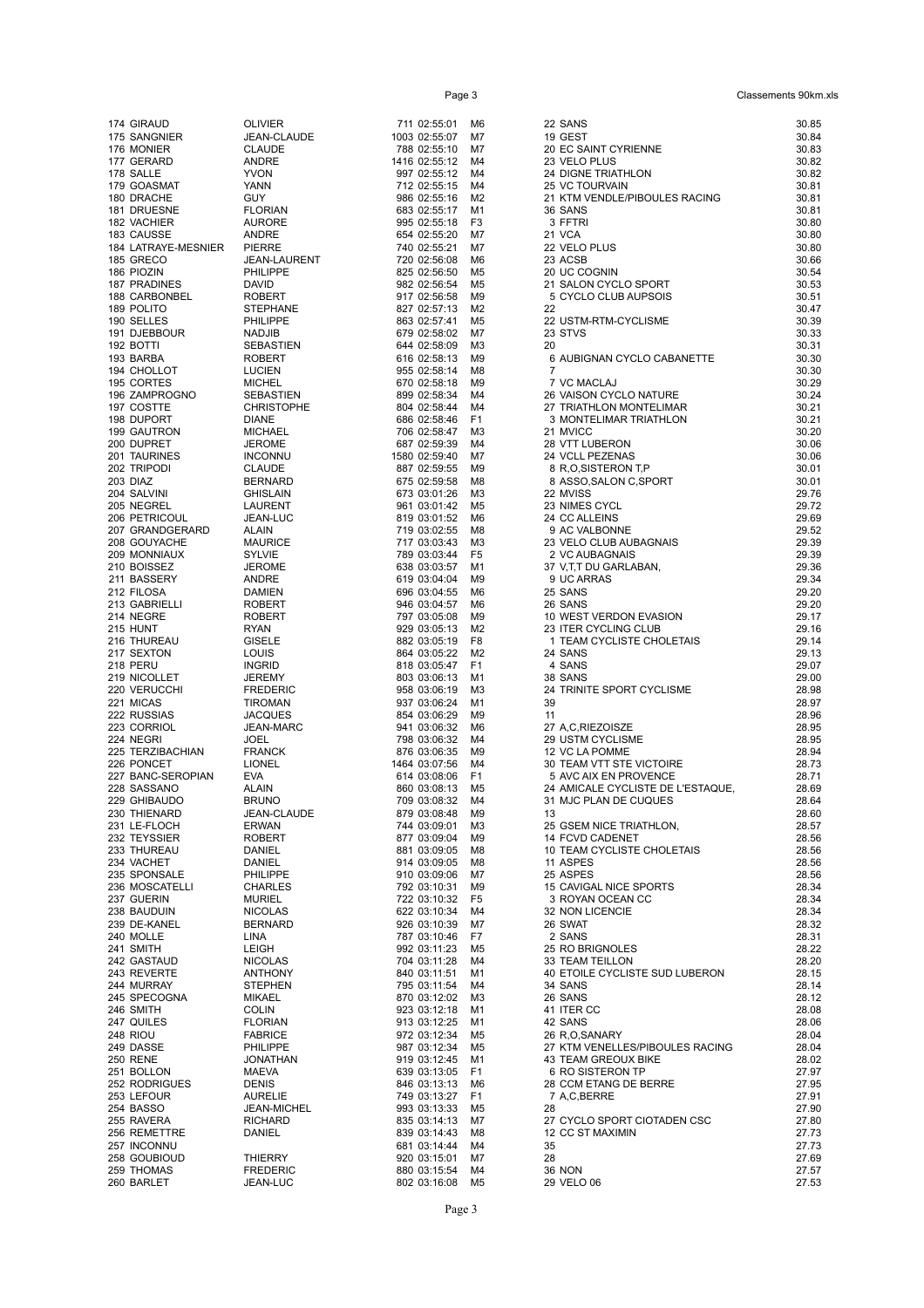Page 4 Classements 90km.xls

| 261 MUSSET                    | <b>BERNARD</b>                     | 796 03:16:14 M8                    |              | 13 OCP PACA                                  | 27.52          |
|-------------------------------|------------------------------------|------------------------------------|--------------|----------------------------------------------|----------------|
| 262 REBOUH<br>263 REBOUH      | JOSETTE/ALAIN<br>ALAIN/JOSETTE     | 837 03:16:21<br>836 03:16:21       | TMIX<br>TMIX | 1 ES,CANNES<br>2 ES, CANNES                  | 27.50<br>27.50 |
| 264 HUNT                      | ANGELA                             | 930 03:16:56                       | F4           | 4 SANS                                       | 27.42          |
| 265 DEGUERNEL                 | <b>MICHEL</b>                      | 672 03:17:08                       | M9           | 16 R,O,SANARY                                | 27.39          |
| 266 MAUBLANC<br>267 LAPRUN    | MARIE-ODILE<br><b>DENIS</b>        | 782 03:18:09<br>738 03:18:46       | F8<br>M7     | 2 C,C,ROUSSILLON<br>29 SANS                  | 27.25<br>27.17 |
| 268 AGOSTI                    | <b>JEAN-MARIE</b>                  | 601 03:18:52                       | M8           | 14 CA PEYMEINADE                             | 27.15          |
| 269 SCHNEIDER                 | <b>HENRI</b>                       | 1400 03:18:52                      | M8           | 15 SANS                                      | 27.15          |
| 270 BAUBET<br>271 PAPAZIAN    | DENIS<br>BENJAMIN                  | 620 03:18:57<br>957 03:19:01       | M9<br>M2     | 17 VELO CLUB MAURIAC<br>25 SANS              | 27.14<br>27.13 |
| 272 LEVROT                    | CHRISTIAN                          | 939 03:19:01                       | M7           | 30 TEAM SAINT CHAMAS PASSION                 | 27.13          |
| 273 BACCI                     | PIERRE                             | 612 03:19:02                       | M7           | 31 LA CIOTAT                                 | 27.13          |
| 274 MALDONADO<br>275 GIULIANI | FRANCK<br><b>JEAN-FRANCOIS</b>     | 767 03:19:04<br>1593 03:19:05      | M6<br>M4     | 29 SANS<br>37 CSC                            | 27.13<br>27.12 |
| 276 PAQUET                    | <b>FRANCOIS</b>                    | 934 03:19:13                       | M6           | 30                                           | 27.11          |
| 277 BARUT                     | <b>ROCH</b>                        | 959 03:20:44                       | M5           | 30 TRINITE SP OMNISPORT                      | 26.90          |
| 278 MAGNIEZ<br>279 MOURIN     | DANY<br>CAMILLE                    | 990 03:21:49<br>793 03:22:05       | M6<br>M8     | 31 DIGNE LES BAINS TRIATHLON<br>16 OCCITANIE | 26.76<br>26.72 |
| 280 RENAULT                   | CHRISTELLE                         | 977 03:22:10                       | F4           | 5 USTM-RTM                                   | 26.71          |
| 281 LEPREVOST                 | <b>MICHEL</b>                      | 755 03:22:40                       | M6           | 32 SANS                                      | 26.64          |
| 282 LABARRE<br>283 SUAU       | DOMINIQUE                          | 734 03:22:55<br>873 03:22:57       | M5<br>M4     | 31 SALON CYCLOSPORT<br>38                    | 26.61          |
| 284 LEMERLE                   | FREDERIC<br><b>NICOLAS</b>         | 751 03:23:09                       | M1           | 44                                           | 26.61<br>26.58 |
| 285 PARRA                     | <b>FRANCIS</b>                     | 810 03:24:59                       | M9           | 18 LA VERDIERE VELO CLUB EVASION             | 26.34          |
| 286 CURCURU                   | XAVIER                             | 936 03:25:10                       | M2           | 26 STVS                                      | 26.32          |
| 287 PINOT<br><b>288 PAUL</b>  | VALERIE<br>NICOLAS                 | 824 03:25:20<br>814 03:25:25       | F4<br>M2     | 6 ISTRES VTT<br>27 SANS                      | 26.30<br>26.29 |
| 289 DOBEL                     | SYLVAIN                            | 680 03:25:39                       | M5           | 32 WIN-E TEAM TRIATHLON PONTPOINT            | 26.26          |
| 290 DOZOL                     | JEAN-LUC<br>PHILIPPE<br>NICOLAS    | 682 03:26:45                       | M5           | 33 SANS                                      | 26.12          |
| 291 LILLO<br>292 ROUSTAN      |                                    | 962 03:27:23<br>850 03:27:30       | M8<br>M4     | 17 SANS<br>39                                | 26.04<br>26.02 |
| 293 PIEGAD                    | <b>FLORENT</b>                     | 823 03:27:35                       | M1           | 45 VAISON CYCLO NATURE                       | 26.01          |
| 294 HIEGEL                    | LUCIE                              | 727 03:27:36                       | F1           | 8 GFNY MONT VENTOUX                          | 26.01          |
| 295 DELION<br>296 TICHADELLE  | <b>NICOLAS</b><br><b>JACQUES</b>   | 674 03:27:39<br>883 03:27:41       | M4<br>M6     | 40<br>33 VELO CLUB LA POMME                  | 26.01<br>26.00 |
| 297 DEMANGE                   | BERNARD                            | 902 03:27:44                       | M9           | 19 VC BARJOLAIS                              | 25.99          |
| 298 RAMAZZOTTI                | ORFEO                              | 1004 03:27:50                      | M9           | 20 R,O,SANARYENNE                            | 25.98          |
| 299 KUEHN<br>300 VILLACAMPA   | LYDIA                              | 921 03:27:57<br>945 03:28:02       | F4<br>M8     | 7 AVC AIX<br><b>18 AVIRON BAYONNAIS</b>      | 25.97<br>25.96 |
| 301 LATIERCE                  | <b>ALAIN<br/>ALAIN<br/>NICOLAS</b> | 918 03:28:14                       | мз           | 27 CRCV                                      | 25.93          |
| 302 FLEURY                    | ANNE                               | 967 03:28:47 F5                    |              | 4 CYCLO CLUB CAGNOIS                         | 25.86          |
| 303 ROCHE                     | CATHERINE                          | 845 03:29:16<br>623 03:29:35 F7    | F7           | 3 NON LICENCIEE<br>4 TEAM CYCLISTE CHOLETAIS | 25.80<br>25.77 |
| 304 BECAM<br>305 COLLINET     | SYLVIANE<br><b>STEPHANE</b>        | 665 03:30:46 M2                    |              | 28 SANS                                      | 25.62          |
| 306 MARTIN                    | SIMON                              | 773 03:31:17                       | M9           | 21                                           | 25.56          |
| 307 CHAUVIN                   | <b>MICHEL</b>                      | 661 03:31:35                       | M9           | 22 R,O,SANARY                                | 25.52          |
| 308 RAVIART<br>309 ORSINI     | CHRISTIAN<br><b>NICOLAS</b>        | 963 03:31:44<br>1001 03:31:44      | M8<br>ΜЗ     | 19 SANS<br>28 PASSION VTT VENELLES           | 25.50<br>25.50 |
| 310 LORIN                     | GUILLAUME                          | 980 03:31:49                       | M4           | 41 V,C,TOURVAIN                              | 25.49          |
| 311 DE-CAT                    | WILLIAM                            | 944 03:31:52                       | M6           | 34                                           | 25.49          |
| 312 LE-BAUT<br>313 GERARDON   | CYRIL<br><b>CYNIL</b><br>FRANCIS   | 746 03:31:58<br>707 03:31:59       | M2<br>M4     | 29<br>42                                     | 25.48<br>25.47 |
| 314 MAUBLANC                  | JEAN-PAUL                          | 781 03:31:59                       | M9           | 23 CC, ROUSSILLON                            | 25.47          |
| 315 LUCIA                     | <b>JEAN-MARIE</b>                  | 906 03:32:04                       | M6           | 35                                           | 25.46          |
| 316 BRUN<br>317 HERMAND       | <b>ROLAND</b><br>PIERRE            | 649 03:32:08<br>726 03:32:49 M9    | M7           | 32 CSPCG 13<br>24 OCCANTIBES                 | 25.46<br>25.37 |
| 318 SAINT-MICHEL              | <b>ALEXIS</b>                      | 857 03:33:12 M2                    |              | 30                                           | 25.33          |
| 319 DEKANEL                   | <b>MIREILLE</b>                    | 927 03:33:20                       | F7           | 5                                            | 25.31          |
| 320 PAQUIEN<br>321 ITIE       | <b>JOHANA</b><br><b>CECILE</b>     | 808 03:33:20 F1<br>730 03:33:45 F1 |              | 9 SANS<br><b>10 DIGNE TRIATHLON</b>          | 25.31<br>25.26 |
| 322 PILARCZYK                 | JEAN-MICHEL                        | 935 03:33:46                       | M6           | 36                                           | 25.26          |
| 323 NICOLAS                   | <b>CHRISTIAN</b>                   | 801 03:34:46                       | M7           | 33 ROYAN OCEAN C.C.                          | 25.14          |
| 324 DIDIER<br>325 GOMIS       | <b>REGIS</b><br><b>GEORGES</b>     | 938 03:35:00<br>714 03:35:01       | M7<br>M7     | 34 CC ST MAXIMIN<br>35 SALON CYCLO SPORT     | 25.12<br>25.11 |
| 326 GIBELIN                   | JEAN-PAUL                          | 710 03:35:03                       | M7           | 36 VC DES ALPILLES                           | 25.11          |
| 327 ROUX                      | <b>FRANCIS</b>                     | 852 03:35:27                       | MН           | 1 SANS                                       | 25.06          |
| 328 LUNA<br>329 PIRAT         | <b>CHRISTOPHE</b><br>ABEL          | 762 03:35:30<br>826 03:35:37       | M4<br>M9     | 43 SANS<br>25 VC, BRIGNAIS                   | 25.06<br>25.04 |
| 330 CHAUVEAU                  | <b>OLIVIER</b>                     | 924 03:36:17                       | M1           | 46 SANS                                      | 24.97          |
| 331 DUFRANCATEL               | <b>MARYSE</b>                      | 685 03:36:29                       | F7           | 6 OC RAPHAELOIS                              | 24.94          |
| 332 BASTIANI<br>333 BLAIS     | PIERRE                             | 964 03:37:25<br>633 03:37:28       | M8           | 20 SANS<br>21 CSPCG 13                       | 24.84<br>24.83 |
| 334 WALCH                     | ALAIN<br><b>MICHEL</b>             | 950 03:37:32                       | M8<br>M8     | 22 CAVIGAL                                   | 24.82          |
| 335 PARIS                     | <b>WILFRID</b>                     | 809 03:39:31                       | M4           | 44                                           | 24.60          |
| 336 MATTA                     | <b>CHRISTOPHE</b>                  | 780 03:39:53                       | ΜЗ           | 29                                           | 24.56          |
| 337 PRESCOTT<br>338 SALLES    | <b>BARRY</b><br><b>FREDERIC</b>    | 630 03:39:53<br>974 03:40:16       | M5<br>ΜЗ     | 34 SANS<br>30 CTEVA                          | 24.56<br>24.52 |
| 339 SALUDEN                   | <b>YVON</b>                        | 858 03:40:45                       | M8           | 23 EPM CYCLOTOURISME                         | 24.46          |
| 340 LANGLOIS                  | <b>FRANCIS</b>                     | 737 03:42:00                       | M8           | 24 C,C,LASCOURS                              | 24.32          |
| 341 LENVAIN<br>342 BONZI      | ANNE-SOPHIE<br>LAURENCE            | 753 03:42:00 F4<br>642 03:43:32 F4 |              | 8 NON LICENCIEE<br>9 SANS                    | 24.32<br>24.16 |
| 343 LOMBARDI                  | <b>ERIC</b>                        | 931 03:43:32 M6                    |              | 37 PEYRUIS FOYER RURAL                       | 24.16          |
| 344 GUERRAZZI                 | JEAN-LOUIS                         | 976 03:44:34                       | M8           | 25 CSB                                       | 24.05          |
| 345 VIVIEN<br>346 TRAMBAUD    | <b>JACKY</b><br><b>BERNARD</b>     | 895 03:45:20<br>885 03:46:15 M9    | M9           | 26 TEYRAN BIKE 34<br>27 SANS                 | 23.96<br>23.87 |
| 347 CHOSSEGROS                | MAUD                               | 971 03:46:33 F6                    |              | 1 SANS                                       | 23.84          |
|                               |                                    |                                    |              |                                              |                |